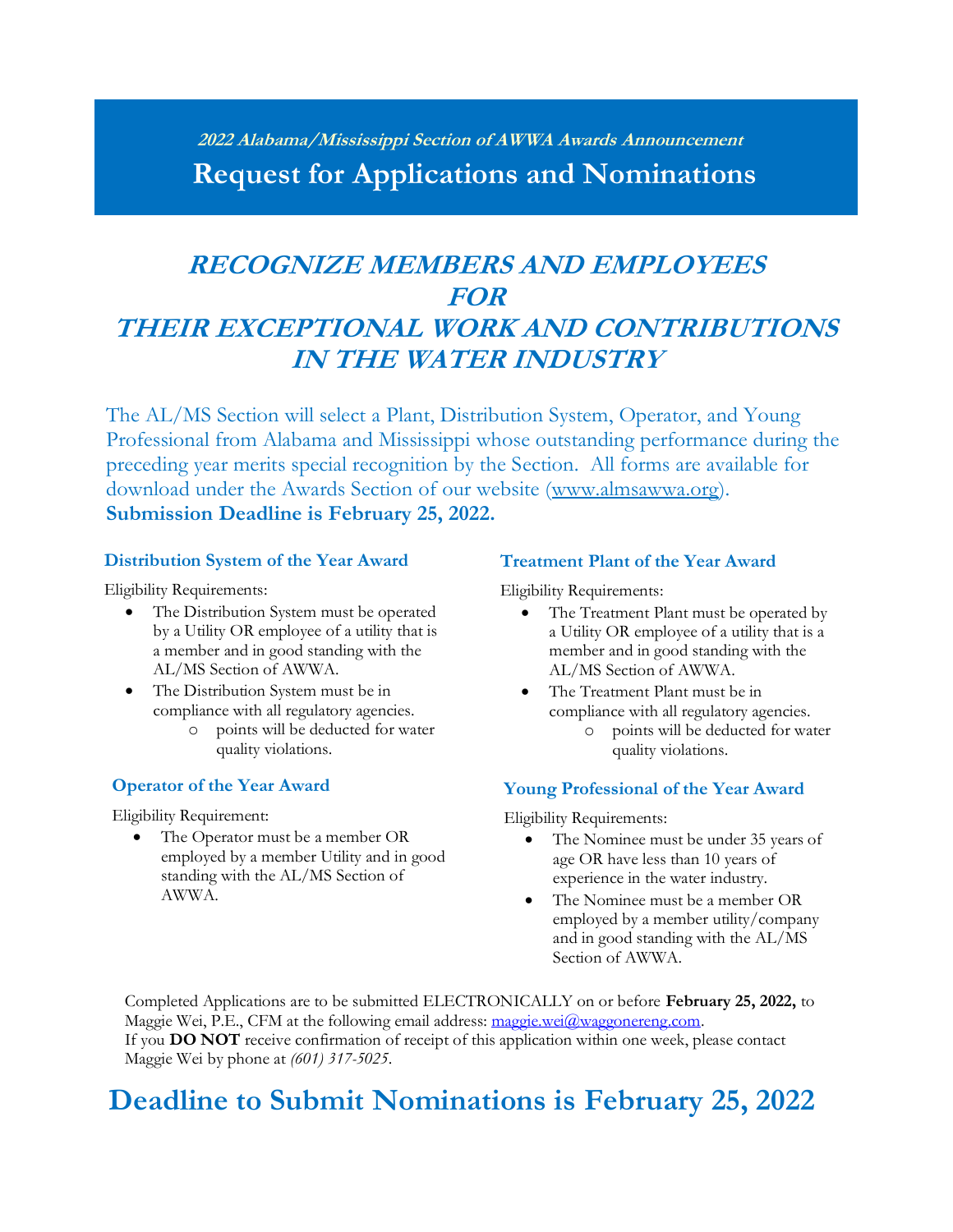# **Alabama/Mississippi Section of AWWA Water Distribution System of the Year Award 2022 Requirements**

## **Purpose:**

The Awards Committee is charged with the selection of one distribution system from Alabama AND one from Mississippi whose outstanding performance during the preceding year merits special recognition by the Section. Recipients of the award will have demonstrated that it performs quality water system maintenance procedures through the efficient use of labor, materials, equipment, and innovative methods to keep its distribution system in good working condition to minimize health hazards.

## **Eligibility:**

In order for your Utility to qualify for the **Water Distribution System of the Year Award**, it must meet the following minimum requirements:

- The Utility OR an employee of the utility must be a member in good standing with the AL/MS Section of AWWA.
- The Utility must be in compliance with all regulatory agencies.
	- o points will be deducted for water quality violations.

## **Distribution System Evaluation Criteria**

Systems will be graded on the criteria below. Site visits may be required for obtaining portions of the criteria listed below. Please remit the following information in essay form or a brief description for consideration. Pictures may be attached as deemed necessary. Additional pages may be added to the application as needed. However, the **ENTIRE** application **cannot** exceed **10** pages, otherwise **penalty points** will be **deducted**.

- Performance Measures (including, but not limited to, water quality; main breaks/leaks; service breaks/leaks; water loss; incidents of pressure loss within system/boil water notices; record of NOVs; and response procedures)
- Operational Recordkeeping/Regulatory Compliance
- System Maintenance Program
- Operator/Personnel Training Program
- Safety Program/Safety Guidelines
- Cross Connection/Control Program
- Meter Testing Program
- List of Milestones or Accomplishments in the past year

#### **Procedure:**

The Committee will receive applications until **February 25, 2022**. The **ENTIRE** application **cannot** exceed **10** pages, otherwise **penalty points** will be **deducted**. Following the application deadline, the Committee may evaluate each applicant through requests for additional information and/or an evaluation of the utility by way of a site visit. The Committee shall make their own selection, using their best judgment of the utility, based on additional information requested and/or the evaluation completed while visiting the utility. The award shall be presented at the **2022 AL-MS Water Joint Annual Conference.**

# **2021 WATER DISTRIBUTION SYSTEM OF THE YEAR WINNERS**



Bear Creek Water Association (Madison County, Mississippi)



Montgomery Water Works and Sanitary Sewer Board (Montgomery, Alabama)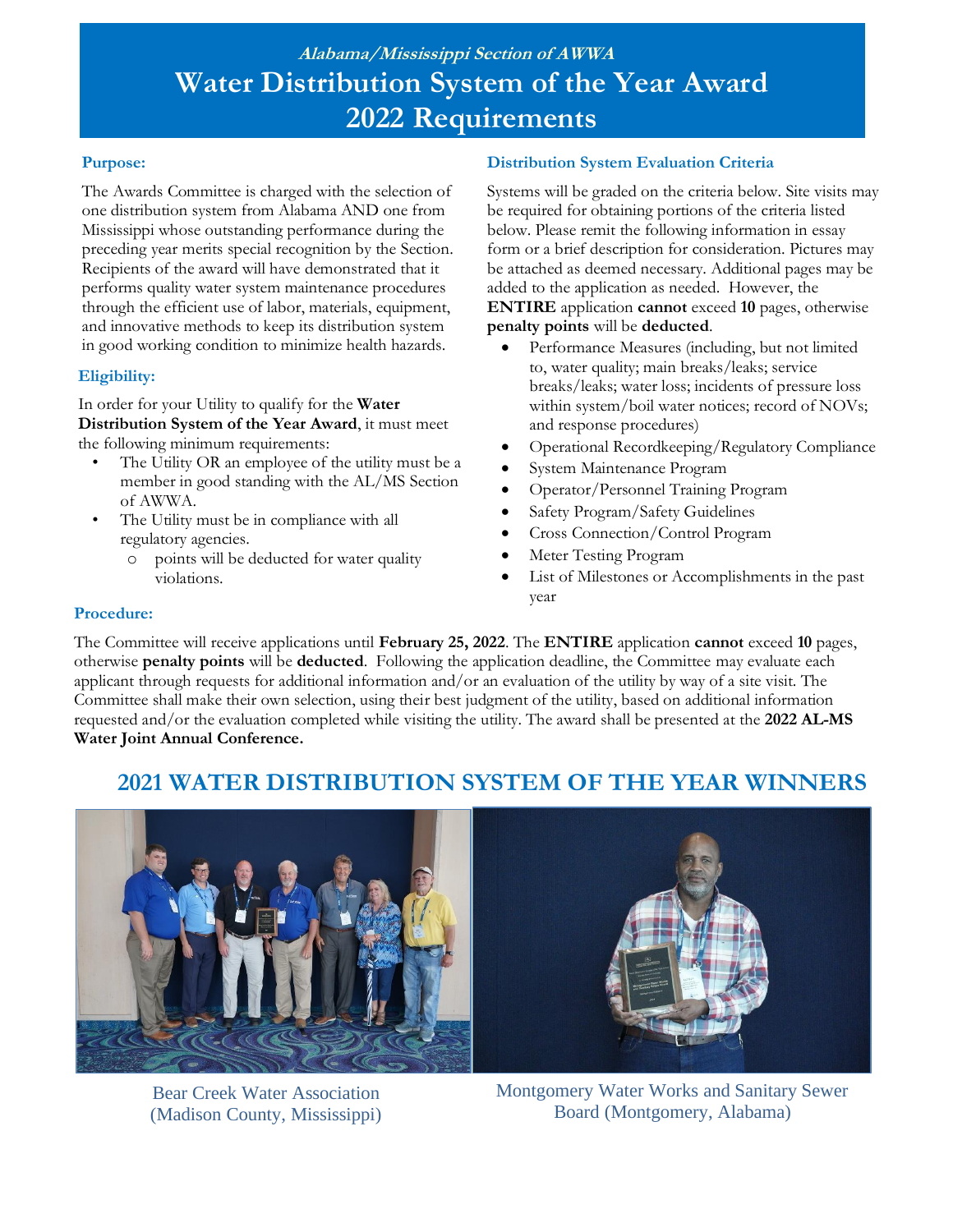# **Alabama/Mississippi Section of AWWA Water Treatment Plant of the Year Award 2022 Requirements**

#### **Purpose:**

The Awards Committee is charged with the selection of one treatment plant from Alabama AND one from Mississippi whose outstanding performance during the preceding year merits special recognition by the Section. Recipients of the award will have demonstrated proficiency in providing exceptional quality drinking water to its customers, through the practices of utilizing efficient O&M procedures; use of labor, materials, equipment; personnel training programs; and innovative methods to maintain or improve the overall condition of the plant to minimize health hazards.

## **Eligibility:**

In order for your Utility to qualify for the **Water Treatment Plant of the Year Award**, it must meet the following minimum requirements:

- The Utility OR an employee of the utility must be a member in good standing with the AL/MS Section of AWWA.
- The Utility must be in compliance with all regulatory agencies.
	- o points will be deducted for water quality violations.

## **Treatment Plant Evaluation Criteria**

Treatment Plants will be graded on the criteria below. Site visits may be required for obtaining portions of the criteria listed below. Please remit the following information in essay form or a brief description for consideration. Pictures may be attached as deemed necessary. Additional pages may be added to the application as needed. However, the **ENTIRE** application **cannot** exceed **10** pages otherwise **penalty points** will be **deducted**.

- Performance Measures (including, but not limited to, overall water quality; optimization and improvements implemented; O&M activities; energy efficiency; NOVs recorded; conformance to regulatory/permit requirements)
- Operational Recordkeeping / Regulatory Compliance
- Facility Maintenance Program
- Operator Training Program
- Safety Program / Safety Guidelines
- Plants Instrumentation and Calibration
- Facility Appearance
- List of Milestones or Accomplishments in the past year

#### **Procedure:**

The Committee will receive applications until **February 25, 2022**. The **ENTIRE** application **cannot** exceed **10** pages, otherwise **penalty points** will be **deducted**. Following the application deadline, the Committee may evaluate each applicant through requests for additional information and/or an evaluation of the utility by way of a site visit. The Committee shall make their own selection, using their best judgment of the utility, based on additional information requested and/or the evaluation completed while visiting the utility. The award shall be presented at the **2022 AL-MS Water Joint Annual Conference.**

# **2021 WATER TREATMENT PLANT OF THE YEAR WINNERS**



City of Vicksburg Water Treatment Plant (Vicksburg, Mississippi)

Putnam Station Filter Plant Birmingham Water Works Board (Birmingham, Alabama)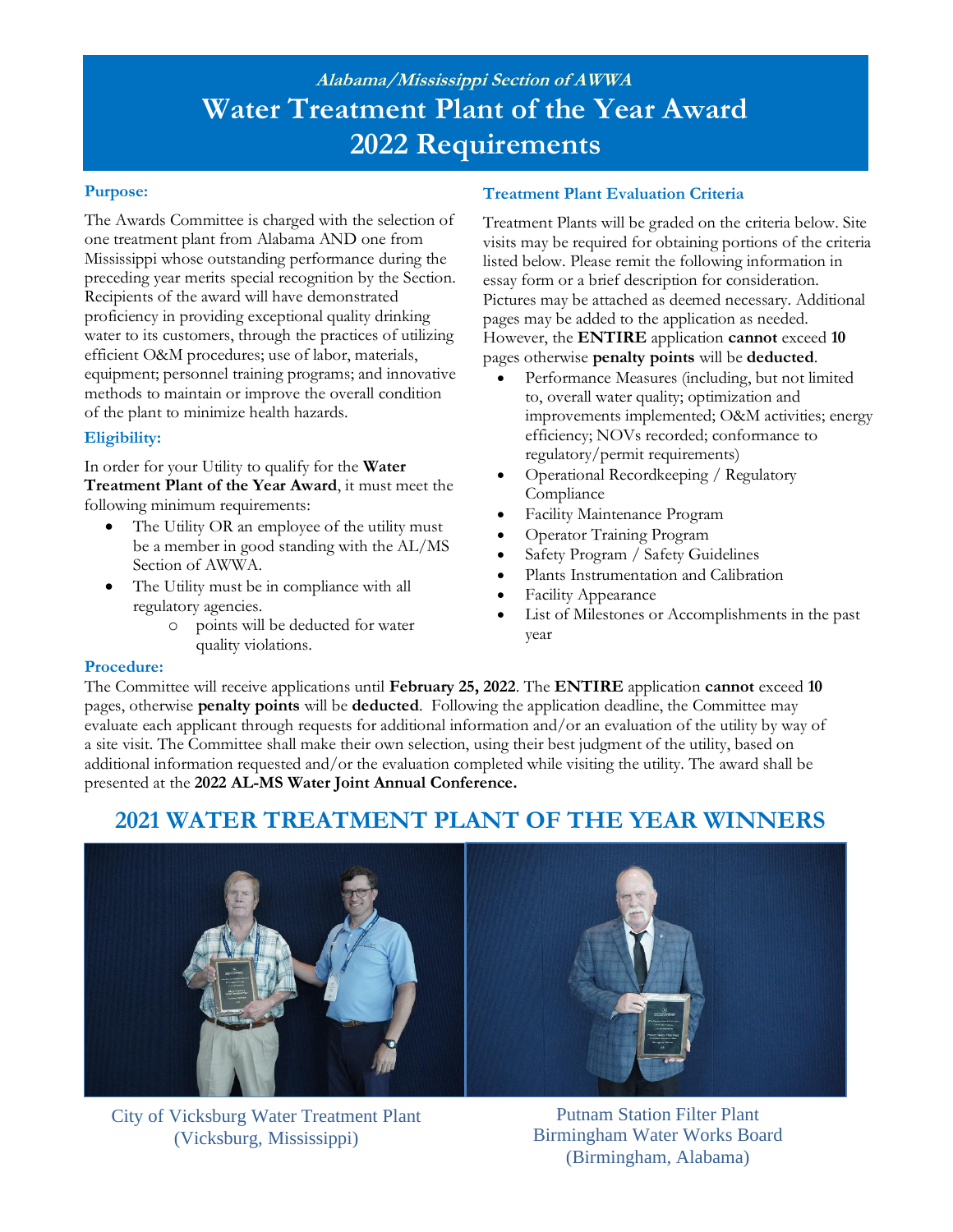# **Alabama/Mississippi Section of AWWA Operator of the Year Award 2022 Requirements**

#### **Purpose:**

The Awards Committee is charged with the selection of one operator from Alabama and one from Mississippi whose outstanding performance during the preceding year merits special recognition by the Section.

## **Eligibility:**

In order for an Operator to qualify for the **Operator of the Year Award**, the nominee must meet the following minimum requirement:

• The Operator must be a member OR employed by a member Utility, in good standing with the AL/MS Section of AWWA.

#### **Procedure:**

The Committee will receive applications until **February 25, 2022.** the Committee may evaluate each applicant through requests for additional information. The Committee shall make their own selection, using their best judgment of the nominated operator. The award shall be presented at the **2022 AL-MS Water Joint Annual Conference.**

### **Operator Evaluation Criteria**

Operators will be graded on the information provided in the application along with to accomplishments in the following areas:

- Continuous compliance with public health standards in finished water.
- Consistent and outstanding contribution to plant maintenance thereby prolonging the useful lives of equipment.
- The development of new and/or modified equipment or significant process modifications to provide for a more efficient or effective treatment.
- Special efforts in the training of treatment plant operators.
- Special acts not directly related to water treatment but which demonstrate dedication to the public beyond the normal operating responsibilities.
- Consistent and outstanding contribution to operation and/or maintenance of distribution lines, pump stations, and reservoirs.

# **2021 OPERATOR OF THE YEAR WINNERS**

No applications in Mississippi.



**Rodney Richardson** Senior Operator Putnam Station Filter Plant Birmingham Water Works Board